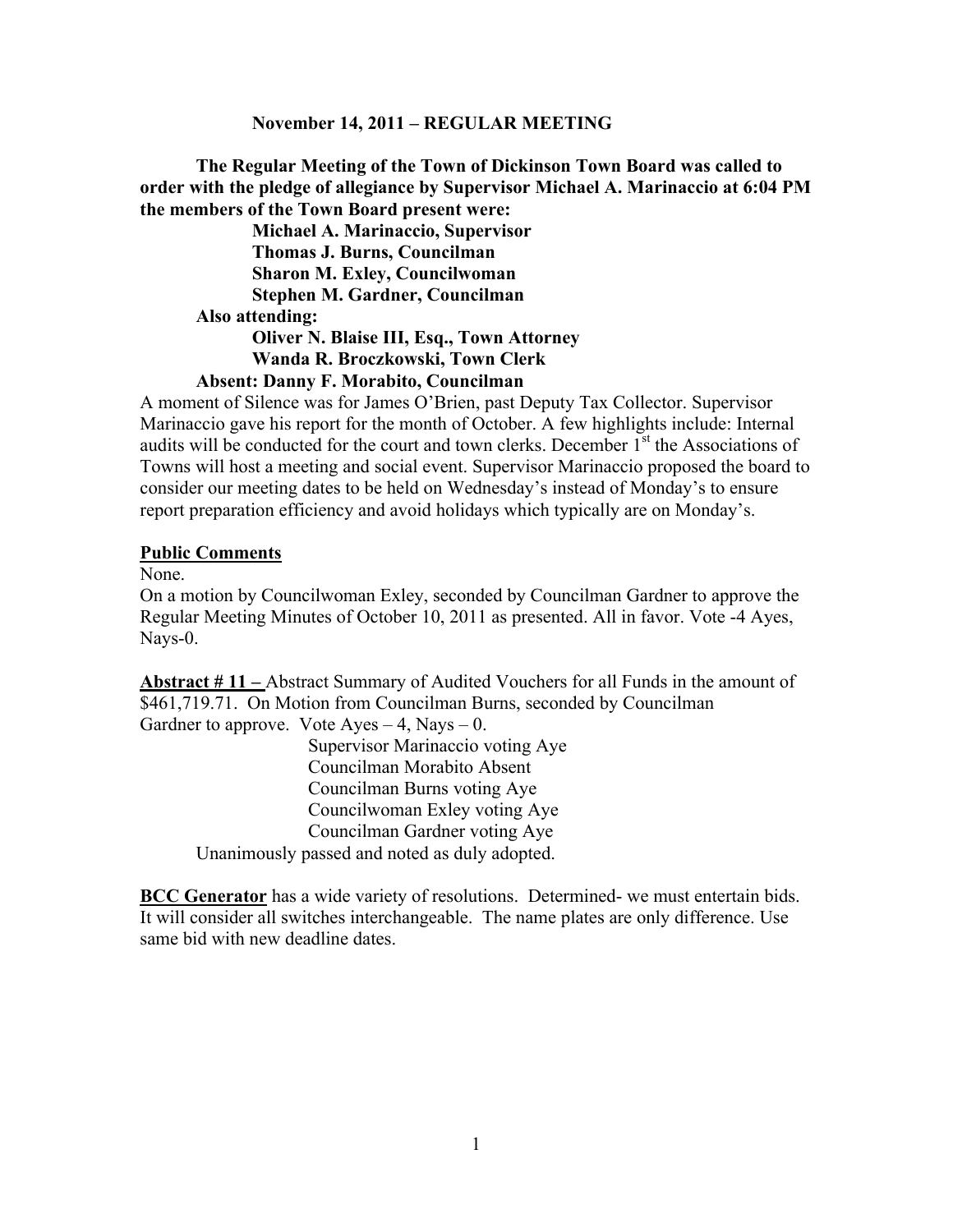# **I. PUBLIC HEARINGS**

## **RESOLUTION 2011-20**

The following Resolution was offered by Councilwoman Exley, who moved its adoption, seconded by Councilman Burns to wit:

BE IT RESOLVED, by the Town Board of the Town of Dickinson, Broome County, New York as follows:

**2012 BUDGET** (Copy on file in Town Clerk's office)

No opposition in regards to the budget. The question of adoption of the foregoing Resolution was duly put to a vote on roll call which resulted as follows: All in favor. Vote Ayes  $-4$ , Nays  $-0$ .

Supervisor Marinaccio voting Aye Councilman Morabito Absent Councilman Burns voting Aye Councilwoman Exley voting Aye Councilman Gardner voting Aye Unanimously passed and noted as duly adopted.

## **RESOLUTION 2011-21**

The following Resolution was offered by Councilman Gardner, who moved its adoption, seconded by Councilwoman Exley to wit:

BE IT RESOLVED, by the Town Board of the Town of Dickinson, Broome County, New York as follows:

**RESOLUTION ADOPTING NEGATIVE SEQRA DECLARATION REGARDING SHOPPING CART LEGISLATION** (Copy on file in Town Clerk's office)

The question of adoption of the foregoing Resolution was duly put to a vote on roll call which resulted as follows: All in favor. Vote  $Ayes - 4$ , Nays – 0.

> Supervisor Marinaccio voting Aye Councilman Morabito Absent Councilman Burns voting Aye Councilwoman Exley voting Aye Councilman Gardner voting Aye

Unanimously passed and noted as duly adopted.

Supervisor Marinaccio wants to make sure owners know of the law and recommends an electronic copy be made available to the Broome County Sheriff's Department. Councilman Gardner recommends someone from the board visit the business locations to inform them of the law; Wal-Mart and K-Mart. It should be noted, this adversely affects residents on Adams Street. A letter will be drafted by Code Enforcement office Rafferty with a copy of the resolution.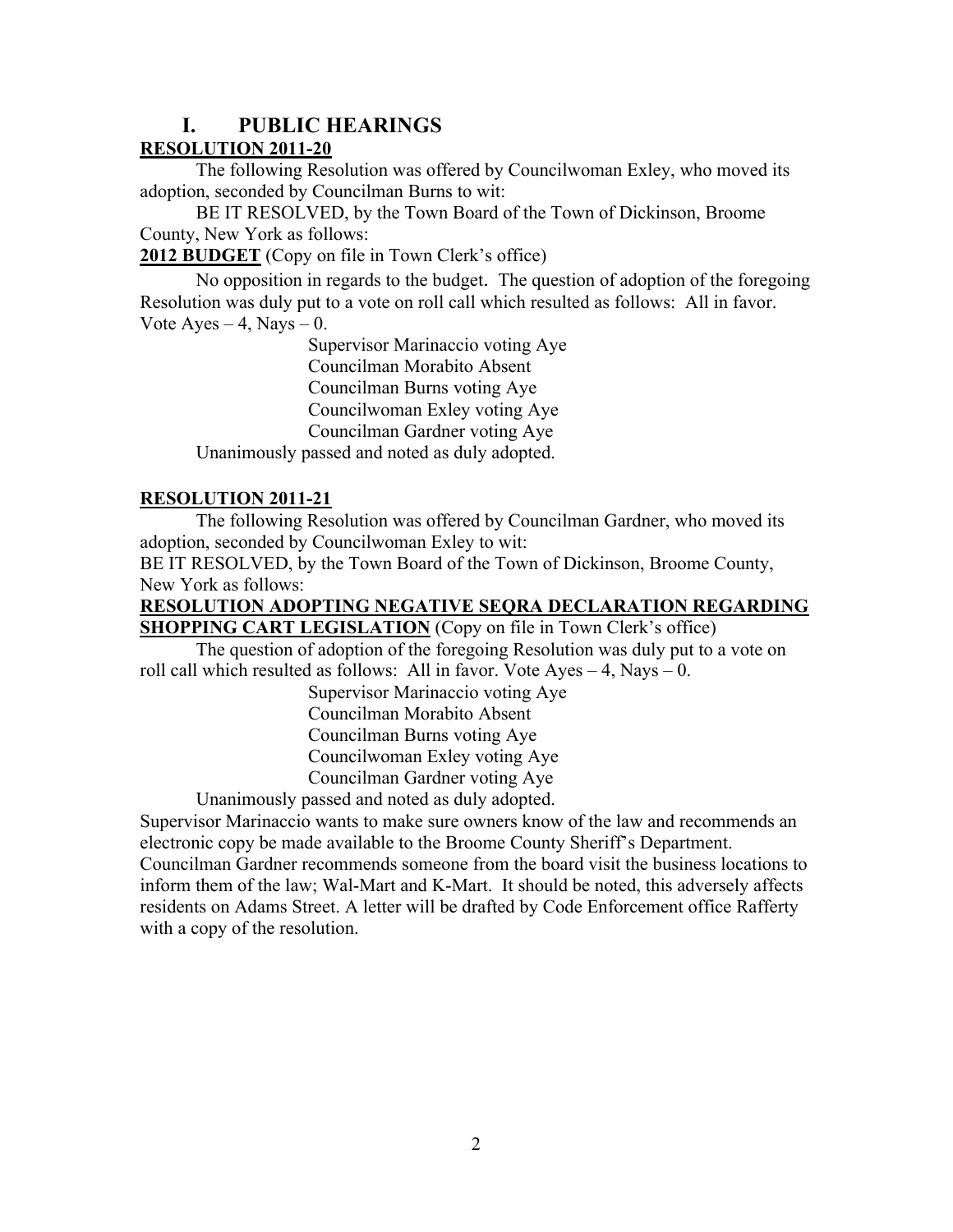#### **RESOLUTION 2011-22**

The following Resolution was offered by Councilwoman Exley, who moved its adoption, seconded by Councilman Gardner to wit:

BE IT RESOLVED, by the Town Board of the Town of Dickinson, Broome County, New York as follows:

**RESOLUTION ADOPTING SHOPPING CART LEGISLATION** (Copy on file in Town Clerk's office)

The question of adoption of the foregoing Resolution was duly put to a vote on roll call which resulted as follows: All in favor. Vote  $Ayes - 4$ , Nays  $- 0$ .

> Supervisor Marinaccio voting Aye Councilman Morabito Absent Councilman Burns voting Aye Councilwoman Exley voting Aye

Councilman Gardner voting Aye

Unanimously passed and noted as duly adopted.

## **RESOLUTION 2011-23**

The following Resolution was offered by Councilwoman Exley, who moved its adoption, seconded by Councilman Gardner to wit:

BE IT RESOLVED, by the Town Board of the Town of Dickinson, Broome County, New York as follows:

# **RESOLUTION ADOPTING NEGATIVE SEQRA DECLARATION REGARDING ZONING CHANGE FOR LOWER OLD FRONT STREET** (Copy on

file in Town Clerk's office)

The question of adoption of the foregoing Resolution was duly put to a vote on roll call which resulted as follows: All in favor. Vote  $Ayes - 4$ , Nays – 0.

Supervisor Marinaccio voting Aye

Councilman Morabito Absent

Councilman Burns voting Aye

Councilwoman Exley voting Aye

Councilman Gardner voting Aye

Unanimously passed and noted as duly adopted.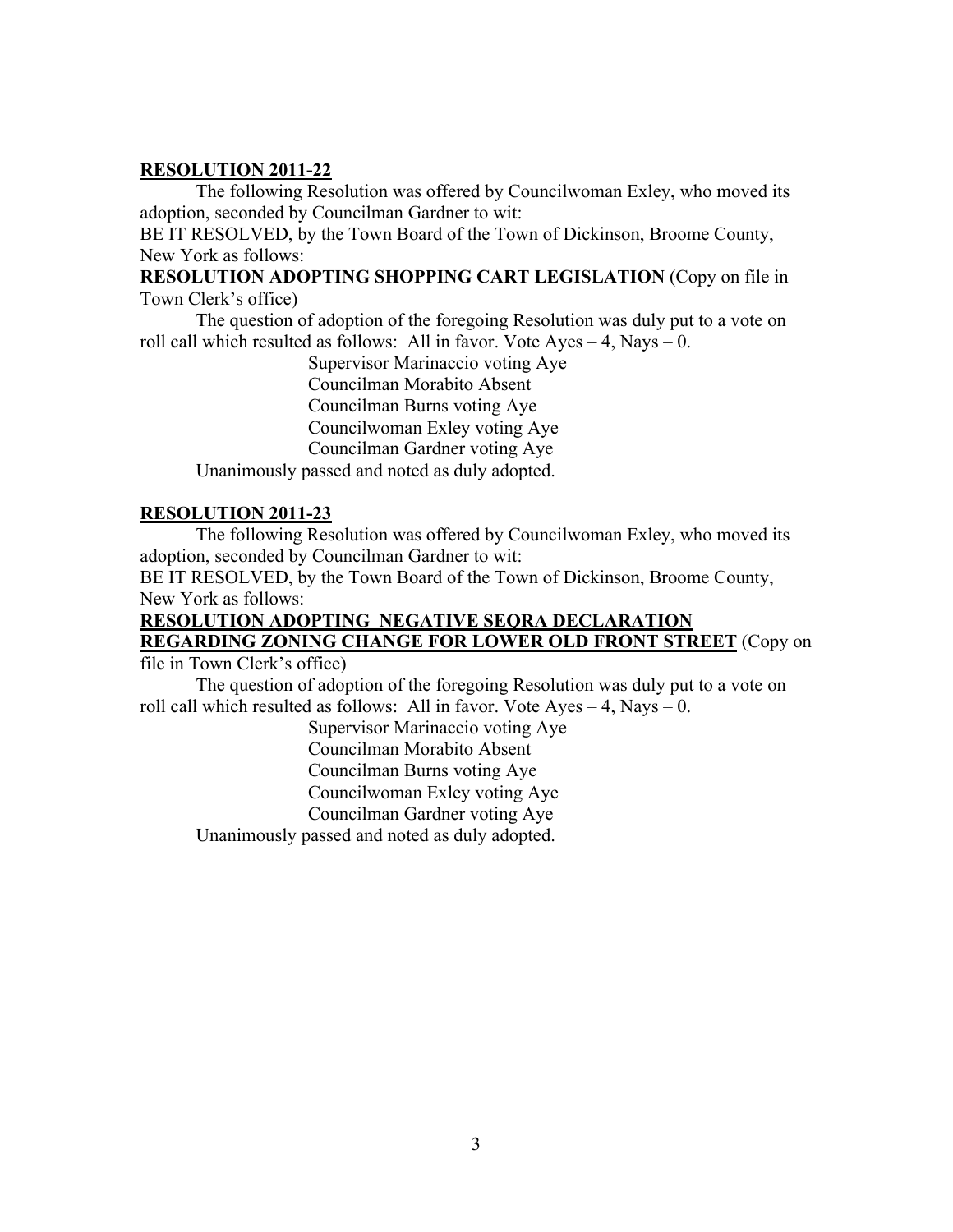#### **RESOLUTION 2011-24**

The following Resolution was offered by Councilman Burns, who moved its adoption, seconded by Councilman Gardner to wit:

BE IT RESOLVED, by the Town Board of the Town of Dickinson, Broome County, New York as follows:

## **RESOLUTION ADOPTING LEGISLATION CHANGING ZONING ON LOWER**

**OLD FRONT STREET FROM C1 TO C2** (Copy on file in Town Clerk's office) The question of adoption of the foregoing Resolution was duly put to a vote on roll call which resulted as follows: All in favor. Vote  $Ayes - 4$ , Nays  $- 0$ .

Supervisor Marinaccio voting Aye Councilman Morabito Absent Councilman Burns voting Aye Councilwoman Exley voting Aye Councilman Gardner voting Aye Unanimously passed and noted as duly adopted.

#### **RESOLUTION 2011-25**

The following Resolution was offered by Councilman Gardner, who moved its adoption, seconded by Councilman Burns to wit:

BE IT RESOLVED, by the Town Board of the Town of Dickinson, Broome County, New York as follows:

#### **RESOLUTION ADOPTING FIRE PROTECION CONTRACT WITH PDFC FOR FIRE PROTECTION DISTRICT #3** (Copy on file in Town Clerk's office)

The question of adoption of the foregoing Resolution was duly put to a vote on roll call which resulted as follows: All in favor. Vote  $Ayes - 4$ , Nays – 0.

Supervisor Marinaccio voting Aye Councilman Morabito Absent Councilman Burns voting Aye Councilwoman Exley voting Aye Councilman Gardner voting Aye

Unanimously passed and noted as duly adopted.

## **RESOLUTION 2011-26**

The following Resolution was offered by Councilwoman Exley, who moved its adoption, seconded by Councilman Gardner to wit:

BE IT RESOLVED, by the Town Board of the Town of Dickinson, Broome County, New York as follows:

## **RESOLUTION ADOPTING SEWER HOOK-UP AGREEMENT FOR 121**

**ADAMS DRIVE** (Copy on file in Town Clerk's office)

The question of adoption of the foregoing Resolution was duly put to a vote on roll call which resulted as follows: All in favor. Vote Ayes  $-4$ , Nays  $-0$ .

> Supervisor Marinaccio voting Aye Councilman Morabito Absent Councilman Burns voting Aye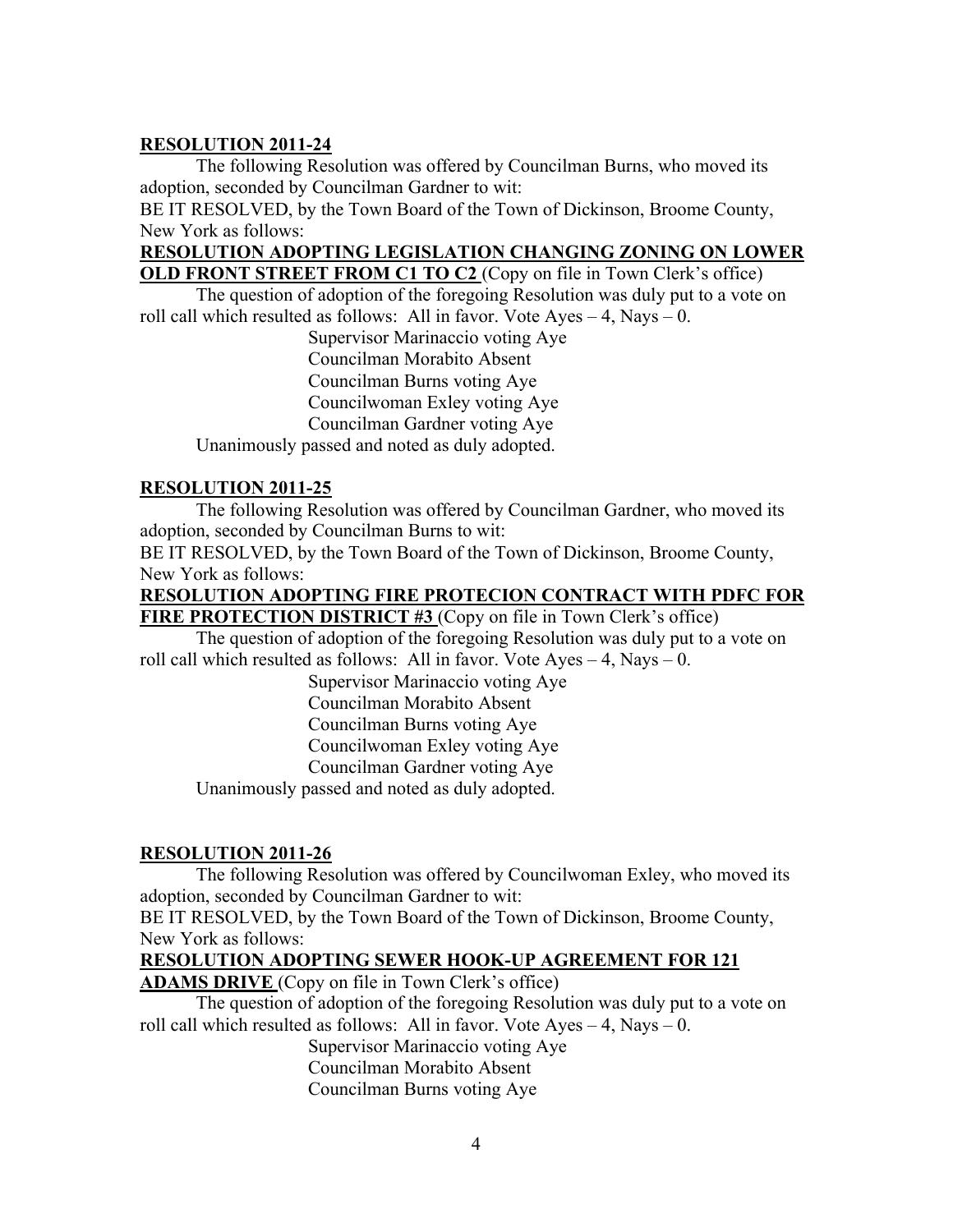Councilwoman Exley voting Aye Councilman Gardner voting Aye Unanimously passed and noted as duly adopted.

#### **RESOLUTION 2011-27**

The following Resolution was offered by Councilwoman Exley, who moved its adoption, seconded by Councilman Gardner to wit:

BE IT RESOLVED, by the Town Board of the Town of Dickinson, Broome County, New York as follows:

#### **RESOLUTION APPROVING SETTLEMENT OF REROB LLC TAX**

**ASSESSMENT CASE (MCDONALD'S)** (Copy on file in Town Clerk's office)

The question of adoption of the foregoing Resolution was duly put to a vote on roll call which resulted as follows: All in favor. Vote  $Ayes - 4$ , Nays – 0.

Supervisor Marinaccio voting Aye Councilman Morabito Absent Councilman Burns voting Aye Councilwoman Exley voting Aye Councilman Gardner voting Aye

Unanimously passed and noted as duly adopted.

#### **Chair**

- 1. Approve July 2011 Financial Report. Councilman Gardner and Councilwoman Exley.
- 2. Violence in the Work Place. Commissioner Kie was requested by the state to handle incident reporting.
- 3. Mr. Church's Flood Report will be given to all board members to review.
- 4. Marcellus Meeting and Training on Saturday October  $29<sup>th</sup>$ , 2011.
- 5. Letter was received by Supervisor Marinaccio from Bob Kingsley who resides on Miller Street in the Village of Port Dickinson, was objecting to parking and various other issues that were on his mind. His requested that supervisor Marinaccio make sure the law was legally followed by the Town of Dickinson. Supervisor Marinaccio contacted Mayor Kevin Burke and sent Mr. Kingsley a follow-up letter stating we are not responsible and referred him to the Village.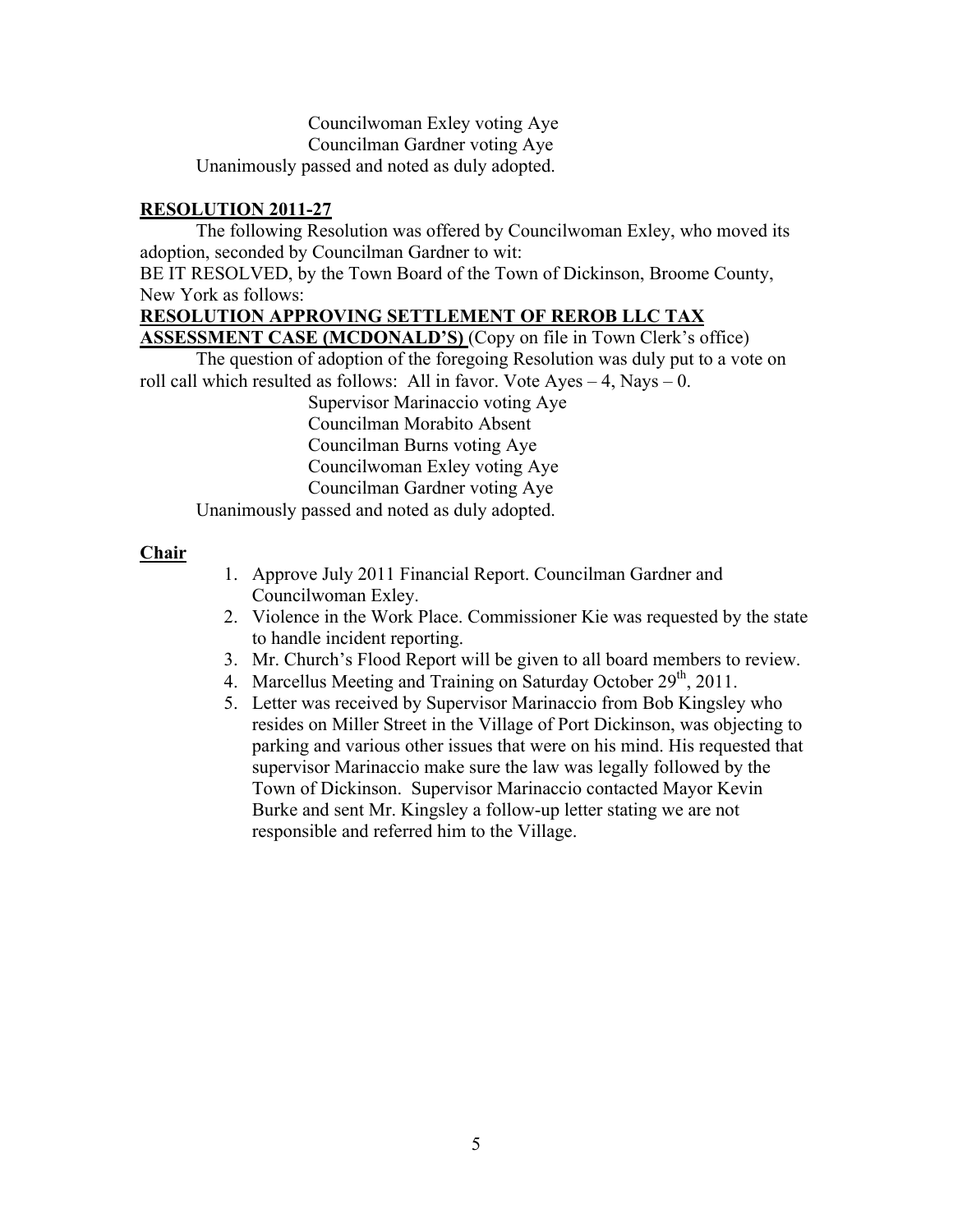# **Committee Reports:**

## **Public Works**

- 1. Danny Miller of the water department reported a broken fire hydrant.
- 2. Broome Community College will be conducting a SMOKE TEST on any given day of their water system after 10:00 PM; Danny will follow-up with Rick Armstrong.
- 3. Sewer pipes need replacing at 113 Rosedale and 33 Columbus Street.
- 4. Highway Commissioner Kie recommended we make sure the Town of Dickinson's insurance is covering **all** of our buildings. Currently the annual premium is \$3,225.20. Photos were taken and Engineer for the town, Ron Lake helped with pricing all building to be insured; Town Board agreed.
- 5. Eight months ago Dan Babcock requested us to vacate the property next door to the highway garage. Highway Commissioner Kie had this property surveyed and consider purchasing the property back. The board agreed we never should have sold it. The town could lease it for \$800 a month from Dan Babcock; better to try to purchase it. Supervisor Marinaccio reminded Mr. Babcock of drainage and curbing issues related to the property. Are there other places we could store our equipment, stone and gravel? The lot size is 190 x 200. We will need to move the shed plus it would take considerable effort to rebuild the storage barn. Councilman Gardner requested an assessment of the property which we purchased for around \$70-80K. Councilman Burns, about a year ago, spoke to the owner of the Rolling Bones property which is a leased property located across the street and about the idea of us purchasing it. This property is located in the 100 year flood plain and is quite narrow not to mention the cost of demolition. So now we are back to looking at the property next door. Danny Miller thought we should look at the Broome County property located off of Lt. Van Winkle Drive. As the discussion resumed it was brought up the county would probably not like the idea of us running truck on Van Winkle Drive.
- 6. John Street Drainage Easement Preliminary drawing is now available. We were unsuccessful contacting the Krukowski's. Attorney Blaise needs copy to provide to the lawyers and the Krukowski's. The Engineer for the town, Ron Lake provided input to the plan along with Commissioner Kie. It is recommended we do the work during the winter months before spring thaw. The plan is to meet with them again sometime after Thanksgiving.
- 7. Deyo Hill Road catch basins. Attorney Blaise suggested we do a study and Supervisor Marinaccio recommended a study by Engineer for the town, Ron Lake
- 8. Keystone Associates A company that handles Road Preservation of Roadways and Traffic. Highway Commissioner Kie requested was there any further more information obtained by Attorney Blaise. If we contract with them we would still be managing it. What we are wondering, what